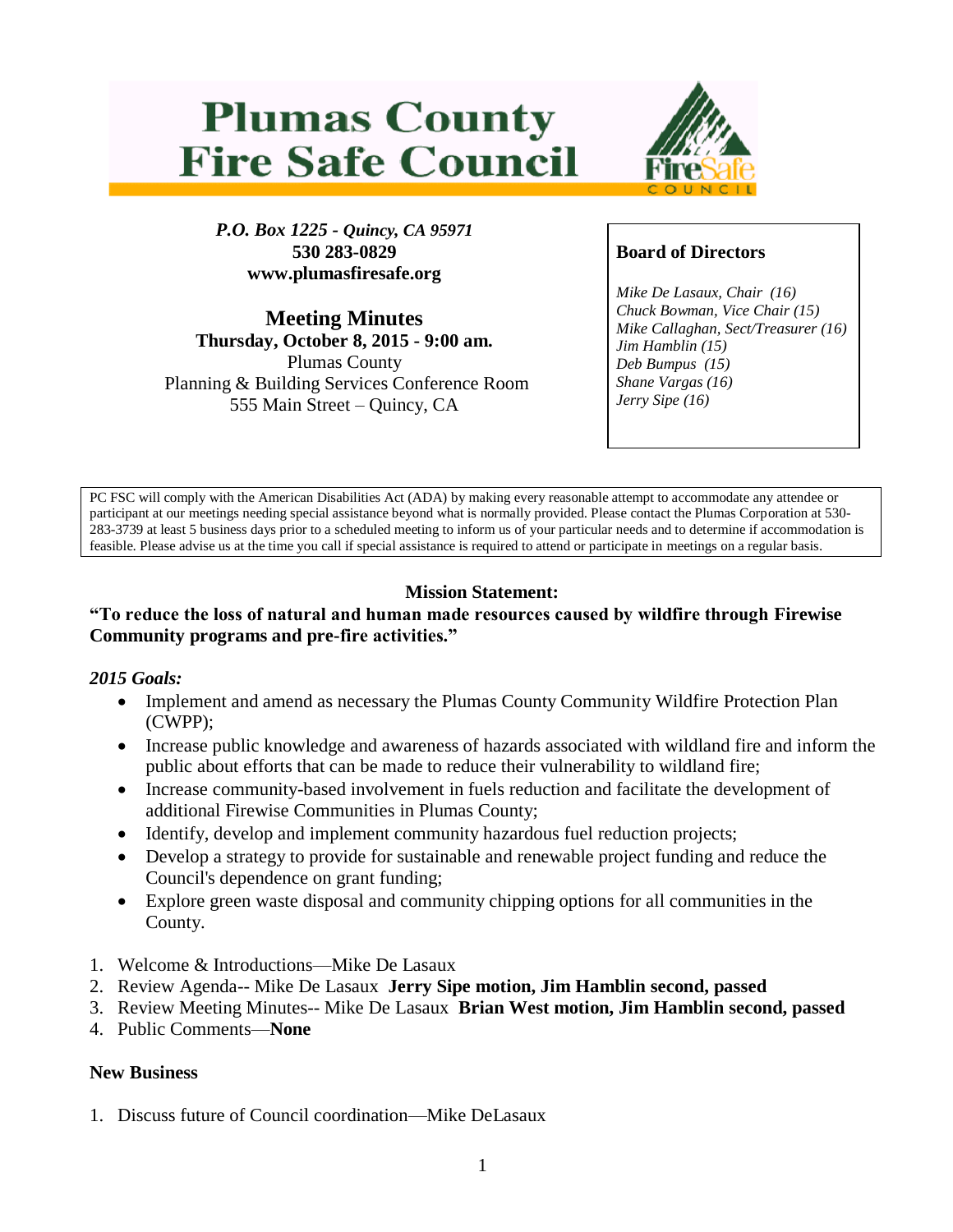**Nils Lunder will not continue as the coordinator of the Council in 2016. Currently Deer Creek Resources (DCR) has a contract with the Plumas Corporation to provide Coordination services for the PC FSC, Nils is currently an employee of DCR. The contract is set to expire at the end of the year. Deer Creek is interested in extending the contract into 2016 if they can find a suitable replacement.**

**Mike De Lasaux (Plumas Corporation Board member): Overview: PC FSC became a non profit in 2001, they decided to us the Plumas Corporation (P.C.) as a fiscal agent at that time and hired a coordinator as an independent contractor. In the past John Sheehan (CEO of Plumas Corporation) was very involved with the activities of the PCFSC, he worked closely with the contracted Coordinator to run the Council. Sheehan left P.C. three years ago and since that time the Coordinator has had additional responsibilities (historically the Coordinator was responsible for community outreach, project oversight, education and community interaction while Sheehan was very involved with the writing of grants, budget tracking and grant reporting).**

**Jim Wilcox (Plumas Corporation Chief Operations Officer):**

- **Currently P.C. has concerns about having a contracted coordinator because of potential IRS implications.**
- **The PCFSC must use each project to develop capacity and to create a strategy for building future projects before the grant opportunities are announced**
- **The PCFSC needs to work with communities in advance of funding opportunities**
- **The PCFSC needs a longer term strategy**

**Nils Lunder (Current PCFSC Coordinator): Nils feels that the Coordination of the PCFSC is a complex job that requires a diverse set of skills. He feels that the current structure of the organization has too many decision makers and that it may be more simple if the PC FSC becomes independent from the P.C.**

- **This would require a Coordinator that can do a variety of tasks and that can delegate to their partners (Rachael Norton and Mike McCourt)**
- **Nils feels that having P.C. as a fiscal agent actually reduces the potential for PC FSC to accomplish their goal of becoming more independent from grant funding because of the flat 10% indirect cost.**
- **Also having P.C. as a fiscal agent may confine the PC FSC's ability to generate revenue (example of removing and selling bug killed trees as a potential revenue source), if those opportunities are seen as a liability to P.C., then the PC FSC does not have the ability to innovate and to take advantage of opportunities that present themselves as the Council serves residents of the County.**
- **Nils acknowledged that if the PCFSC continues to work with P.C. as a fiscal agent, that it makes sense for the Coordinator to be an employee of the P.C. because of the required communication between the PC FSC and Jim Wilcox and Diann Jewett (P.C. Administrative Assistant).**
- **If the new Coordinator is a P.C. employee, Nils recommends that a contract is developed between P.C. and DCR so that Nils can support the new Coordinator during the transition while being compensated to do so.**

**John Kolb (Plumas Corporation Board President): Based on conversations at the most recent P.C. board meeting, the P.C. would like to have the future Coordinator as an employee of the P.C. John feels that the services provided by the Corporation (office space, grant management, book**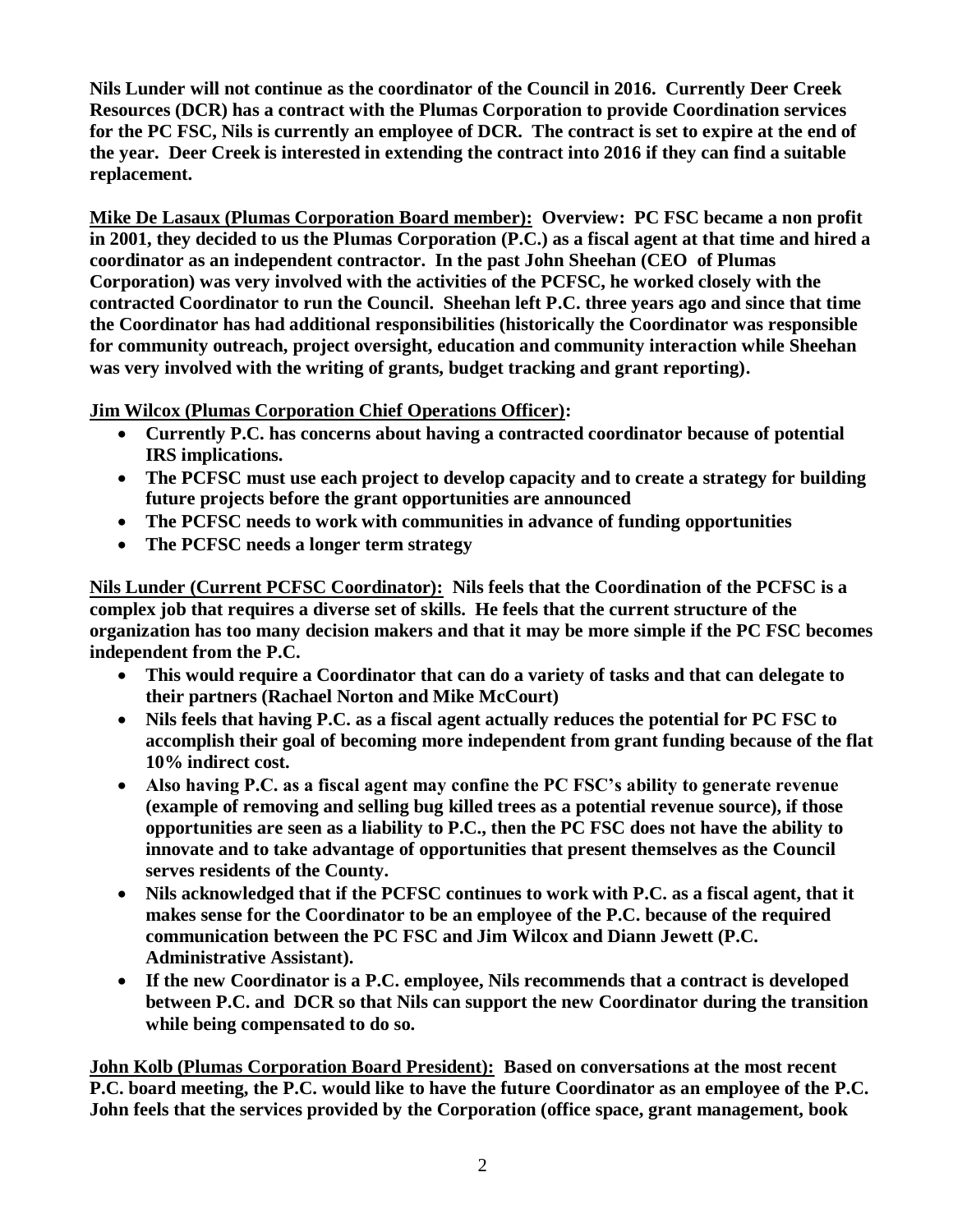**keeping, supplies, etc) will help the PC FSC as they work through the current transition and that without the P.C., the PC FSC would have a difficult time sustaining themselves.**

**Jerry Sipe (PC FSC Board member, Director of Plumas County Office of Emergency Services): Jerry inquired about the indirect cost that Plumas Corporation charges to oversee the PC FSC, Jim Wilcox reported that the Corporation charges a flat 10% on all items associated with the PCFSC (including Council Coordination invoices from DCR, grant dollars spent, employee pay roll, etc), Jim also mentioned that they should probably charge more.**

**Mike De Lasaux: Plumas Corporation has always charged 10%, but they only receive that from billed invoices, Mike pointed out that there are \$1.2 million in grant funds with the PCFSC at this time and that many of the grants have languished, and that leads to cash flow issues for the PC.**

**Jim Wilcox: Currently P.C. has approximately \$100,000 in overhead each year, this includes rent, electricity, office equipment, office supplies, etc)**

**Mike De Lasaux: John Sheehan drew from the 10% overhead of P.C. and also on some of the grants, while the Coordinator costs are covered by grants. With John Sheehan gone, the PCFSC receives less service from the P.C. than it did when he was involved.**

 **Does the PC FSC want to continue to have a contracted Coordinator, or should the PC FSC work toward having a Coordinator that is an employee of the P.C.?**

**Jim Wilcox: My time is drawn from the 10% overhead**

- **Communication is imperative within the P.C. to ensure that all parties are on the same page**
- **P.C. prefers that the next Coordinator is an employee of the P.C.**
- **The best use of PC FSC time and money is to have the Coordinator as an employee of P.C.**

**John Kolb: P.C. already has four employees that are associated with the PC FSC, the Coordinator should be another employee of P.C.**

**Jerry Sipe: Should the PC FSC be concerned that Title III funding may not be allocated to the group if there is such a strong nexus with the P.C.? County politics and views of P.C. could be something to consider. Is it a conflict of interest that the Chair of the PCFSC (Mike De Lasaux) is also a board member of the P.C.?**

**Rachael Norton (Outreach Coordinator of the PC FSC, employee of P.C.): Having the Coordinator as an employee of P.C. could be complicated. The Coordinator would then have two boards of directors to answer to, how will that be managed? Who is in charge?**

**Mike De Lasaux: The current Coordinator is limited to ~20 hours per week due to other commitments and other contracts. That has limited what the Coordinator has been able to accomplish for the PC FSC.**

**Mike Callagahan (Board member of the PCFSC): The current relationship between the PC FSC and P.C. is based on an antiquated Memorandum of Understanding and that is a weak link in the relationship. Maybe the PCFSC should having an Executive Director (employee of P.C.) that delegates tasks to other P.C. staff.**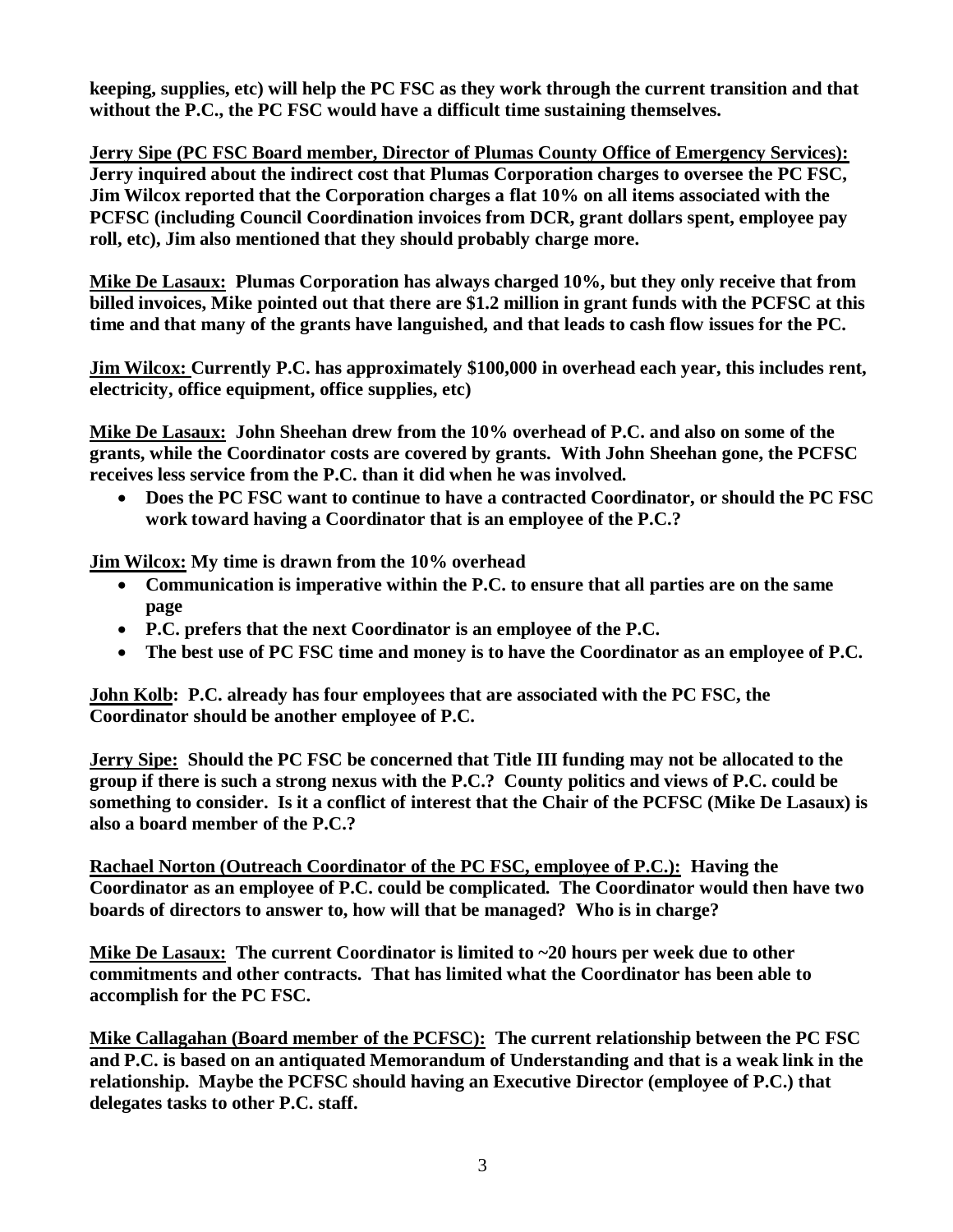**Claude Sanders: Depending on the direction that the PCFSC chooses for the future Coordinator, how will that affect the recruitment of the future Coordinator? Who leads the recruitment effort? P.C. or PC FSC?**

**Jim Wilcox: P.C. has the contract with DCR, so it is the responsibility of P.C. to lead the recruitment effort.**

## **Mike De Lasaux:**

- **Board members will work with P.C. to identify details of the position.**
- **Mike Callagahan and Chuck Bowman will help to facilitate the process.**
- **The current Memorandum of Understanding will be reviewed and will be modified into a formal contract**

**Jerry Sipe: Who drives the details regarding the funding of the Coordinator position (rate of pay, etc)?**

**Jim Wilcox: P.C. will not drive the details of the position; they will develop cost/hour including overhead/indirect costs and will share info with the PC FSC board**

#### **MOTION: PCFSC REQUESTS THAT P.C. SOLICITS APPLICATIONS FOR FUTURE COORDINATOR OF THE COUNCIL—JERRY SIPE, MIKE CALLAGAHAN SECONDS, MOTION PASSES**

**2.** Discussion and action regarding the PC FSC policy on the prioritization check list for future HFR projects in the region—Mike Callagahan

**Mike De Lasaux recommends that the word Community is inserted into the title as that will better reflect the mission of the PC FSC.** 

**Ryan Bauer recommends that the matching funds element should be removed in order to reduce the potential for accusations of discrimination against disadvantaged communities, especially with regard to NEPA and Federal funding of projects.**

## **MOTION TO APPROVE THE PRIORITIZATION LIST WITH THE SUGGESTED MODIFICATIONS—MIKE CALLAHAN, SECOND CLAUDE SANDERS, MOTION PASSES**

# **Updates**

1. Discussion of potential PC FSC funding sources, upcoming opportunities--Nils Lunder, Mike De Lasaux

**Mike De Lasaux provided some background on the California Forest Improvement Program:** 

- **In the past the program was funded by the sale of timber from state demonstration forests.**
- **Then it was funded by California Proposition 40.**
- **Now it is funded by a two year grant from the Timber Regulation and Forest Restoration fund.**
- **There will be no CAL FIRE forester to support these funds locally, but will based in regional offices**

**Nils Lunder reported that program reimburses landowners 75% of the cost from forest improvement projects and 90 % for projects on properties that have sustained major damage by**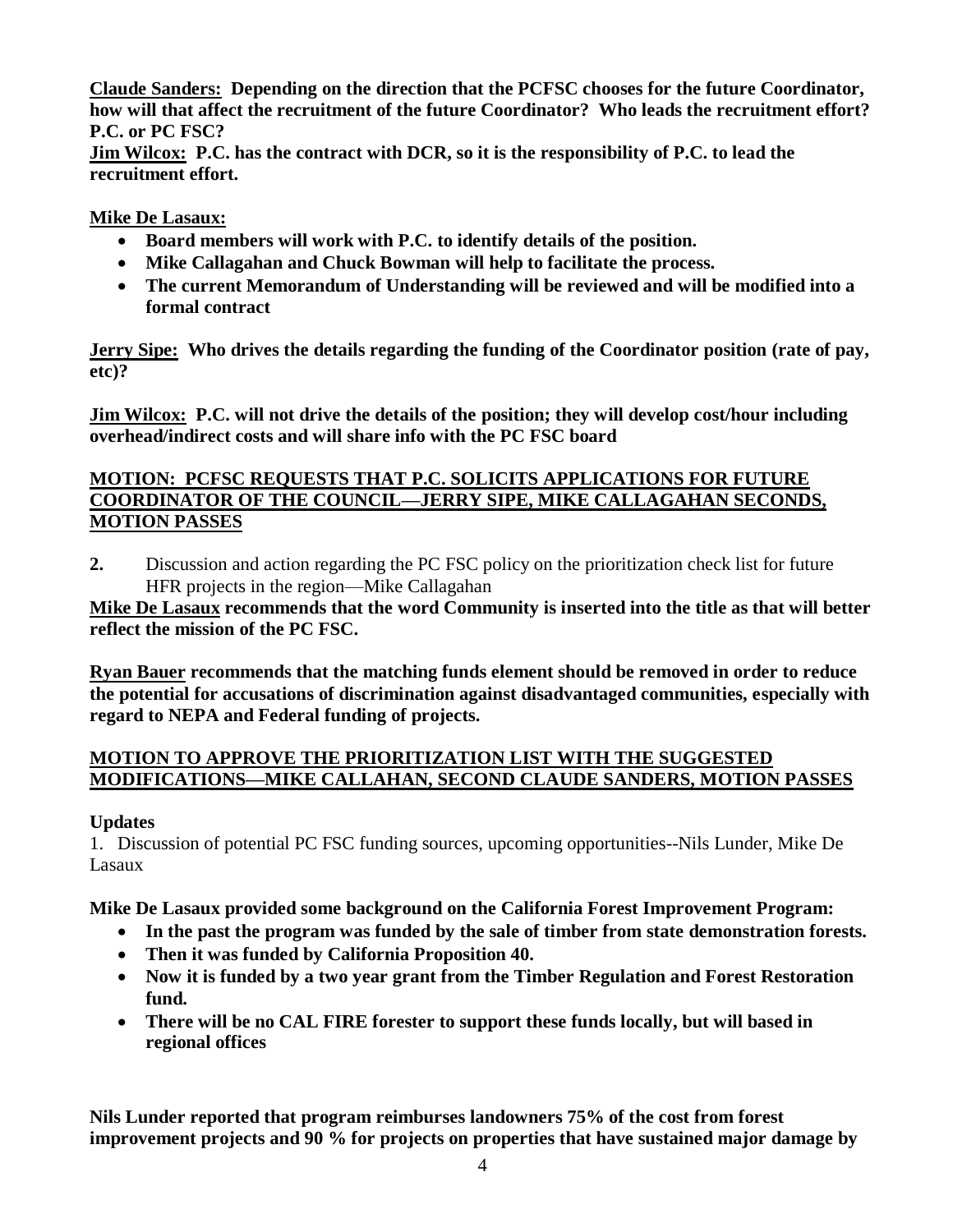**fire, insects and disease with in the past 10 years. Nils hopes that the PC FSC will be able to share info on this program with interested landowners and help to increase awareness of similar programs with Plumas County residents who are hoping to do work to improve their forest lands.**

- **CFIP funds multiple activities, major ones include forest management plans, Registered Professional Forester supervision and conservation practices.**
- **Conservation practices include forest road repair and upgrading as long as the project maintains or enhances fish and wildlife habitats.**
- 2. Status update of Current Grants– Nils Lunder
	- A. 252–Stevens 2010- In-kind, C Road—**Bids have come in this week: both are for more than the balance of our in kind funds. Next steps? Ask landowners if they can pay some? CSD has paid in-kind thus far.**
	- B. 256—Title III, PC FSC Council Coordination 2015–2016--
	- C. 257A—Title II Resource Advisory Committee, Cutler Meadows—**Awaiting Decision Memo from Mt Hough RD.**
	- D. 257C--Sierra Nevada Conservancy, La Porte Road—**Piles will be burned ASAP, weather permitting**
	- E. 257D—La Porte Road In Kind Funds--
	- F. 258--Stevens 2011– 200 acres of Soper lands (Lee Summit, East Quincy)—**Mastication is under way at Lee Summit, East Quincy will follow**
	- G. 259—Stevens 2012, Burlington Northern, Graeagle Land and Water—**Landowner list has been compiled, 274 landowners at this point, many small lots, PCFSC approved Nils to send out letters and invite folks to participate in public meeting at the HB Fire Station in November; Nils asked if in-kind funds will be required? This grant does not require any. No resolution on that issue during the meeting. The Stevens 2012 grant will expire at the end of the September 2017, no extension beyond that.**
		- **a. Mike De Lasaux informed the PC FSC that this project was initially developed by a RPF named Keith Crummer.**
		- **b. He feels that at the meeting we will offer the participating landowners 3 options: contractors, CAL FIRE work crews, or NRCS Programs.**
	- H. 260--Stevens 2014, West Quincy Highway— **Planning, mapping, and layout will be occurring in order to complete Decision Memo analysis per discussion with USFS in August.**
	- I. 261— Title II Resource Advisory Committee, Indian Valley—**Nils is proposing that remaining funds be used to purchase some signs, do some local media and host a field trip to other projects in the Indian Valley. Ryan Bauer informed Nils that a modification will need to be prepared for this change. Nils will prepare the required paperwork to make that happen.**
		- a. Landowner In Kind Funds—**Will be used on a future project, Williams/Pecks is next area being developed**
	- J. 262—Title II Resource Advisory Committee, Feather River Stewardship Coalition— **Meetings continue: October 19 (in Quincy, a discussion on how the FRSC can be more involved with the Lakes Basin Project), October 21 (monthly meeting at the Indian Valley Community Center at 6 PM, logo contest of FRC art classes, winner will be selected at Greenville meeting), and October 29 (Lakes Basin Field Trip)**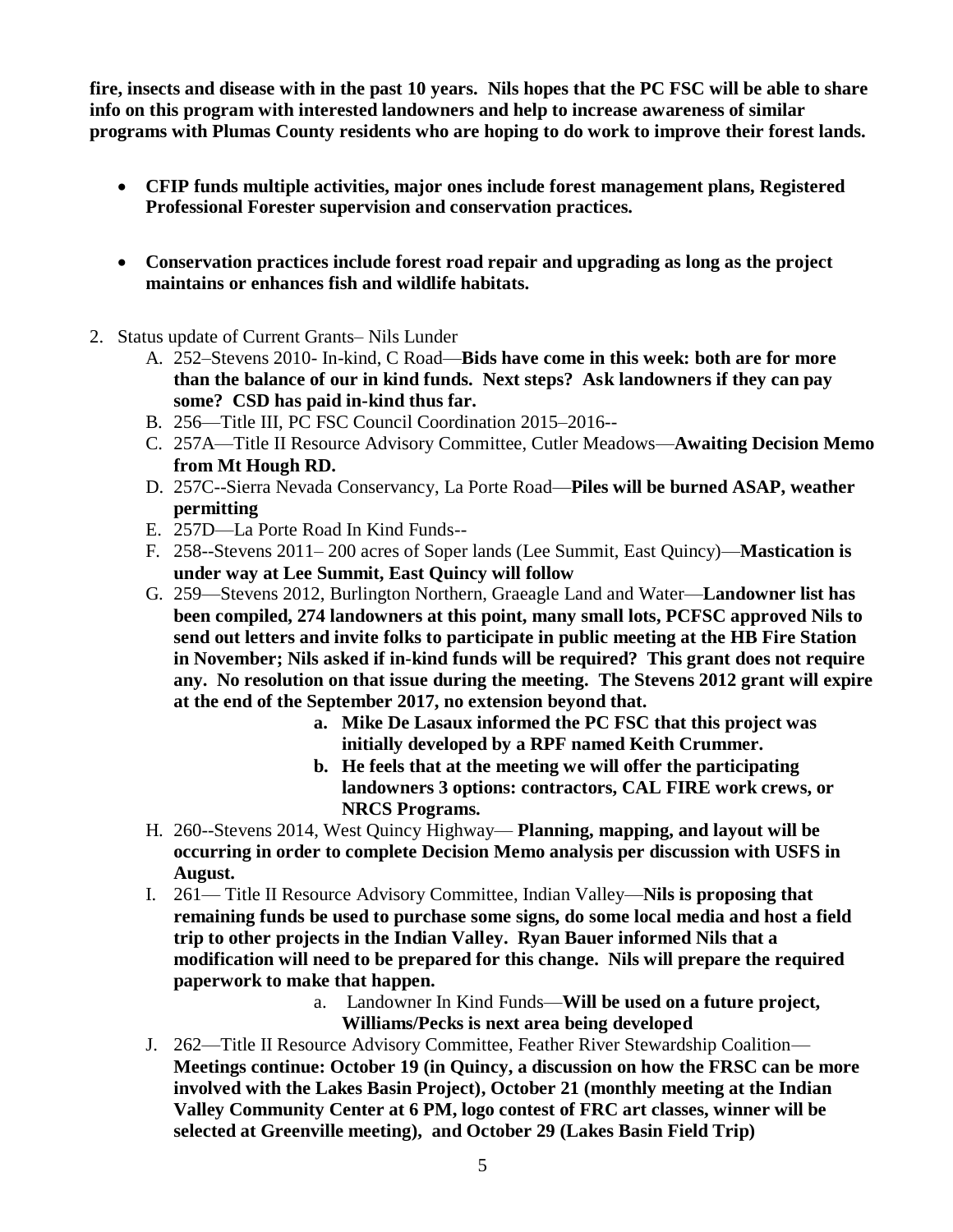- K. 263-- Title II Resource Advisory Committee, Senior/Disabled Defensible Space Assistance**— Program has funds remaining, Mike McCourt will be developing another round of projects in 2016.**
- L. 265– Title III, Greenhorn CSD -Firewise Communities USA & CWPP Development— **CWPP planning meeting scheduled for October 22 at the Fire Station**
- M. 266--Title III, Senior/Disabled Defensible Space Assistance Coordination—**Funding is nearly gone, PCFSC has applied for Title III fund to continue the coordination of this program.**
- N. 271—State Responsibility Area Fee-funded American Valley Project--**AV HFR, approx. 40 landowners at almost exactly 150 acres, ~99% of landowner meetings have been completed. Next steps include final layout, mapping and permitting. Implementation will be occurring throughout 2016 season.**

**Nils wants to meet with landowners in the Mohawk Vista area that have signed up for a future HFR project and to work on developing a SRA proposal for the community in advance of the next round of funding; hopes to have Rachael Norton help with the process.**

**Nils and Mike provided an update re: the proposal that was submitted to the Sierra Nevada Conservancy to pay for fuel reduction work on public lands in the Lake Davis and Round Valley Reservoir areas. SNC has requested that PC FSC/Plumas National Forest develop a land tenure agreement for the project areas. Work is being done to draft the required document.**

- 2. Plumas County OES update—**Jerry Sipe reported that the State 4290 standards have been updated by the Board of Forestry. Plumas County has been operating with an exemption and that exemption will be expiring. Plumas County will have to re-apply for a new exemption or will have to adopt the new 4290 standards. These standards only apply to new construction. Main changes include the roadway vehicle load bearing, the minimum load bearing will be increased from 40,000 to 70,000 lbs, other changes affect driveway specifications. The County is concerned that new standards will impact future development in the region.**
- 3. Plumas County green waste disposal update—**The PC FSC discussed the development of a County wide chipping program. Nils feels that another proposal should be submitted to the SRA program this year. There was disagreement about this as some feel that submitting more than one proposal may reduce the potential that any of the proposals will be funded. No resolution was made during the meeting regarding the development of a proposal for chipping.**
- 4. CAL FIRE Update—**Shane Vargas reported that his Unit has apprehended a serial arsonist.**
	- **a. Scott Rosikewicz reported that SRA applications will be announced on the SRA website as soon as mid-October, he recommends that we monitor the website.**
	- **b. Greenhouse Gas applications regarding Hazardous Fuel reduction projects are still under review in Sacramento.**
- **5.** USFS Hazardous Fuel Reduction Update—**Ryan Bauer reported that the USFS has awarded the Bucks Lake Stewardship Project contract to Pew Logging of Indian Valley. The project will include commercial harvest, subsidized biomass removal, grapple piling and other actities and will take place over the next 5 years. Ryan also reported that the PNF will begin prescribed burning operations throughout the region.**
- 6. Northern Sierra Air Quality Management District update—**Julie Ruiz announced that the NSAQMD is preparing for the "burn season". They have been conducting outreach in the area re: open pile burning and has also been actively conducting burn permit education.**
- 7. Other HFR updates-
- **8.** Implementation of the Plumas County Community Wildfire Protection Plan (CWPP), fuel reduction projects, local Firewise Community activities, community events—